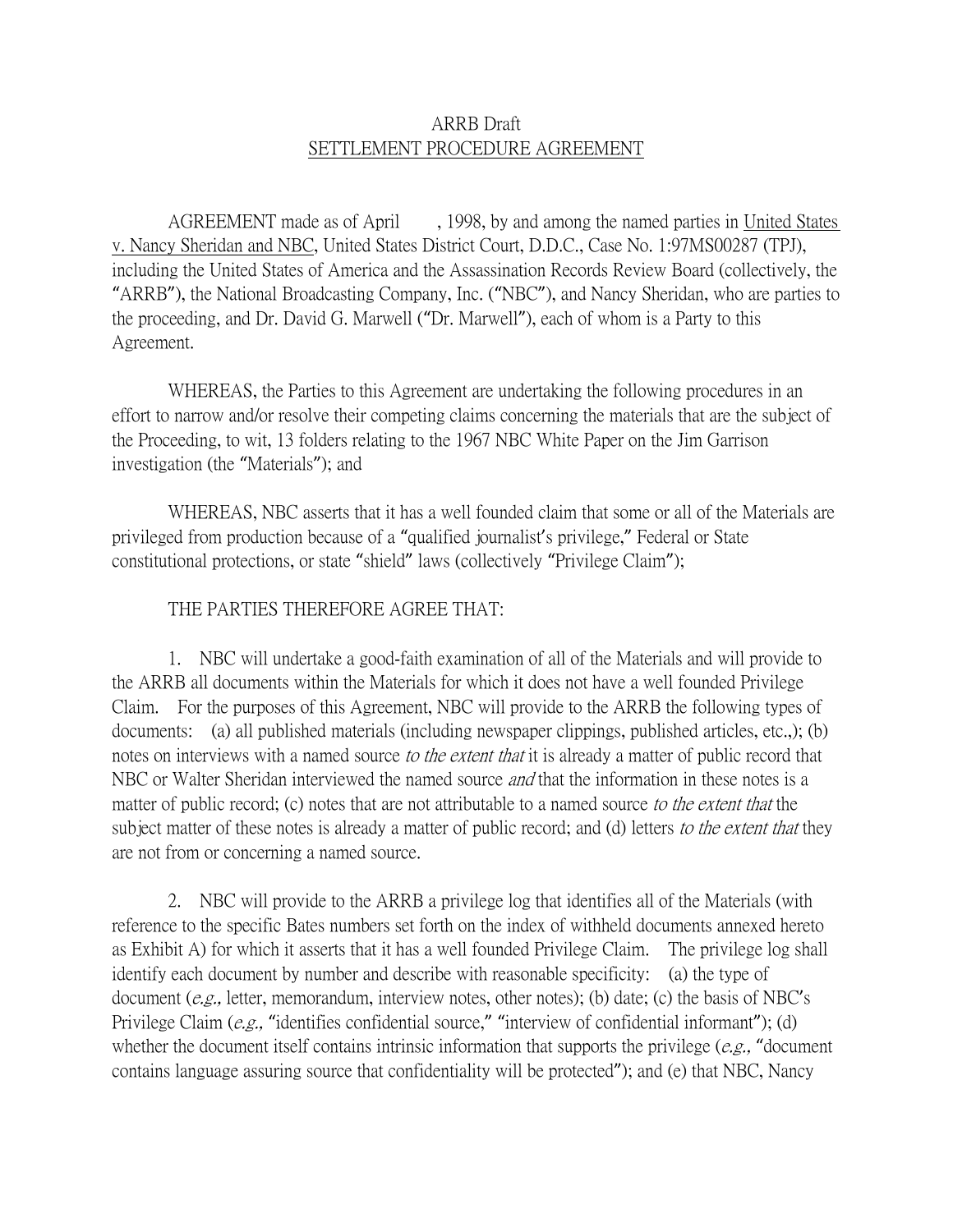Sheridan, and their attorneys, having exercised due diligence, are aware of no prior waiver of the Privilege Claim.

3. The Parties will jointly engage Dr. Marwell as an independent and neutral evaluator. Dr. Marwell agrees to conduct a privileged, in-camera review of the Materials and to render an impartial opinion (pursuant to the procedures set forth in paragraph 5) as to: (a) whether or not the Materials, or any portion thereof, substantially contribute to an understanding of the assassination of President John F. Kennedy (a "Substantial Contribution"); and (b) whether any documents identified on the privilege log created pursuant to paragraph 2 are described inaccurately on the privilege log. The parties agree to accept Dr. Marwell's opinion as a substantive matter, subject to the procedures and rights set forth below.

4. Dr. Marwell will review the Materials at the offices of Miller Cassidy Larroca & Lewin at a mutually convenient time. He will not copy or remove any of the Materials from the premises of the Miller Cassidy firm, but may take such notes as he deems necessary to perform the requested services, subject to the privilege restriction set out below in paragraph 9. He may conduct additional research in public archives prior to rendering an opinion concerning the inquiry contemplated by paragraph 5. If he determines that information or documents identified on the privilege log are duplicative of information or documents already in the public archives, such information or documents (insofar as they are contained within the Materials) shall be deemed, by definition, not a Substantial Contribution.

5. Dr. Marwell will render his opinion and the Parties will proceed thereupon, according to the following procedures:

(a) Dr. Marwell will examine the Materials identified on the privilege log and advise whether he believes that there has been any material misidentification of documents on the privilege log. That opinion will be contained in a letter ("Opinion Letter") that will identify the document(s) at issue and will be sent to all parties. Dr. Marwell's advice with respect to any misidentification shall be taken to be his own opinion and no party is obligated either to accept or to reject Dr. Marwell's advice.

(b) If Dr. Marwell determines that none of the Materials identified on the privilege log either: (a) was misidentified (under paragraph 3(a)), or (b) constitutes a Substantial Contribution, he will issue an opinion stating only that conclusion, in the Opinion Letter delivered simultaneously to counsel for all Parties, without further explanation or description of the Materials. In that event, the Proceeding will be voluntarily dismissed with prejudice pursuant to Fed.R.Civ.P.41(a)(1)(ii), with each side to bear its own costs, and the ARRB and the United States will discontinue all efforts to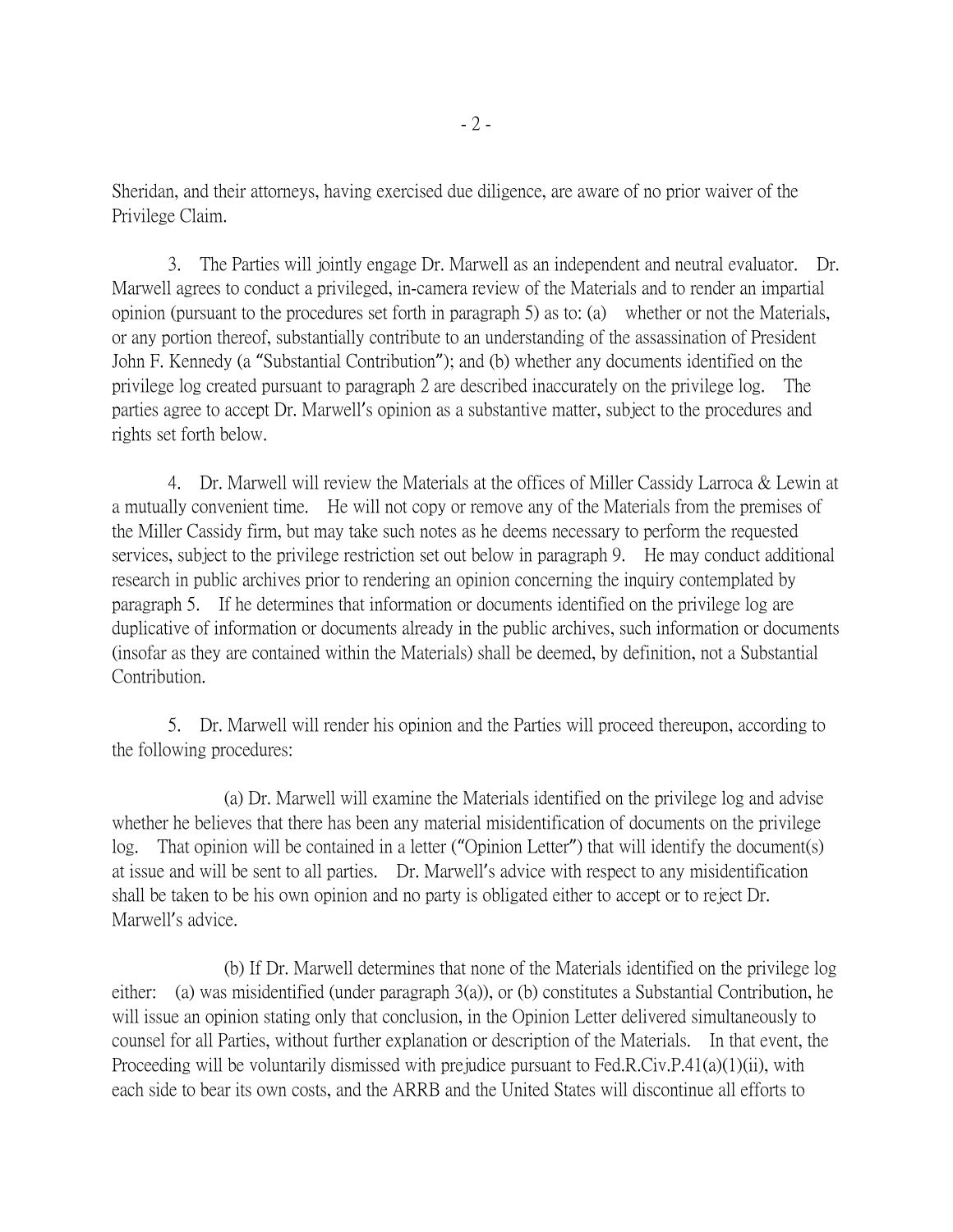compel production of the Materials. The stipulation of dismissal will set forth as the grounds for dismissal that "an independent evaluation of the materials that are the subject of this proceeding concluded that none of the materials substantially contributes to an understanding of the assassination of President John F. Kennedy."

(c) If Dr. Marwell determines that any portion of the Materials constitutes a Substantial Contribution, he will issue an opinion that offers only that conclusion and that identifies which document(s) he determines to contain a Substantial Contribution, without further explanation or description of the Materials. He will simultaneously deliver a separate letter subject to NBC's Privilege Claim (the "Separate Letter") to counsel for NBC, identifying those Materials as to which he has reached that conclusion, with reference to the specific Bates numbers set forth on the index of withheld documents annexed hereto as Exhibit A, and, if appropriate, identifying that portion of the specified document(s) as to which he has reached that conclusion. In the event NBC desires clarification or explanation of Dr. Marwell's opinion, it may conduct ex parte oral or written communication with Dr. Marwell on a privileged basis for that purpose.

(d) Dr. Marwell may not release the Separate Letter (or otherwise communicate its contents or any other information learned through review of the Materials) to any person or entity other than counsel for NBC, without the express written permission of counsel for NBC. Within one week of receipt of the Separate Letter, NBC will determine whether or not to release the Separate Letter to the ARRB in some form. In the event NBC determines in good faith that it cannot release the Separate Letter to the ARRB in any form without impairing its Privilege Claim, it may withhold such release entirely, and the Proceeding will then resume. In such event, the Parties agree to negotiate further in good faith up to May 15, 1998, guided by Dr. Marwell's opinion as set forth and by additional considerations including protection of confidential news sources and individual privacy, in an effort to reach a mutually acceptable resolution of the Proceeding without further litigation. Such negotiations, as well as any subsequent litigation should those negotiations fail, will be limited to the documents that the Separate Letter identifies as a Substantial Contribution.

6. Dr. Marwell's Separate Letter and oral communications with NBC will be subject to NBC's Privilege Claim. Dr. Marwell will not disclose to the ARRB or to any other party the contents of the Separate Letter, or his discussions with NBC except as NBC shall authorize. Dr. Marwell agrees that, other than in delivering the Opinion Letter pursuant to the procedures outlined in paragraph 5, he will not disclose to any person or entity: (a) the content of any of the Materials; (b) any opinion rendered pursuant to this agreement; (c) any other information learned or notes taken during review of the Materials; or (d) the substance of any Privileged communication with NBC. Neither submission of the Materials to Dr. Marwell for his review, nor release of the Separate Letter described above, nor any communication with Dr. Marwell by any Party or representative of any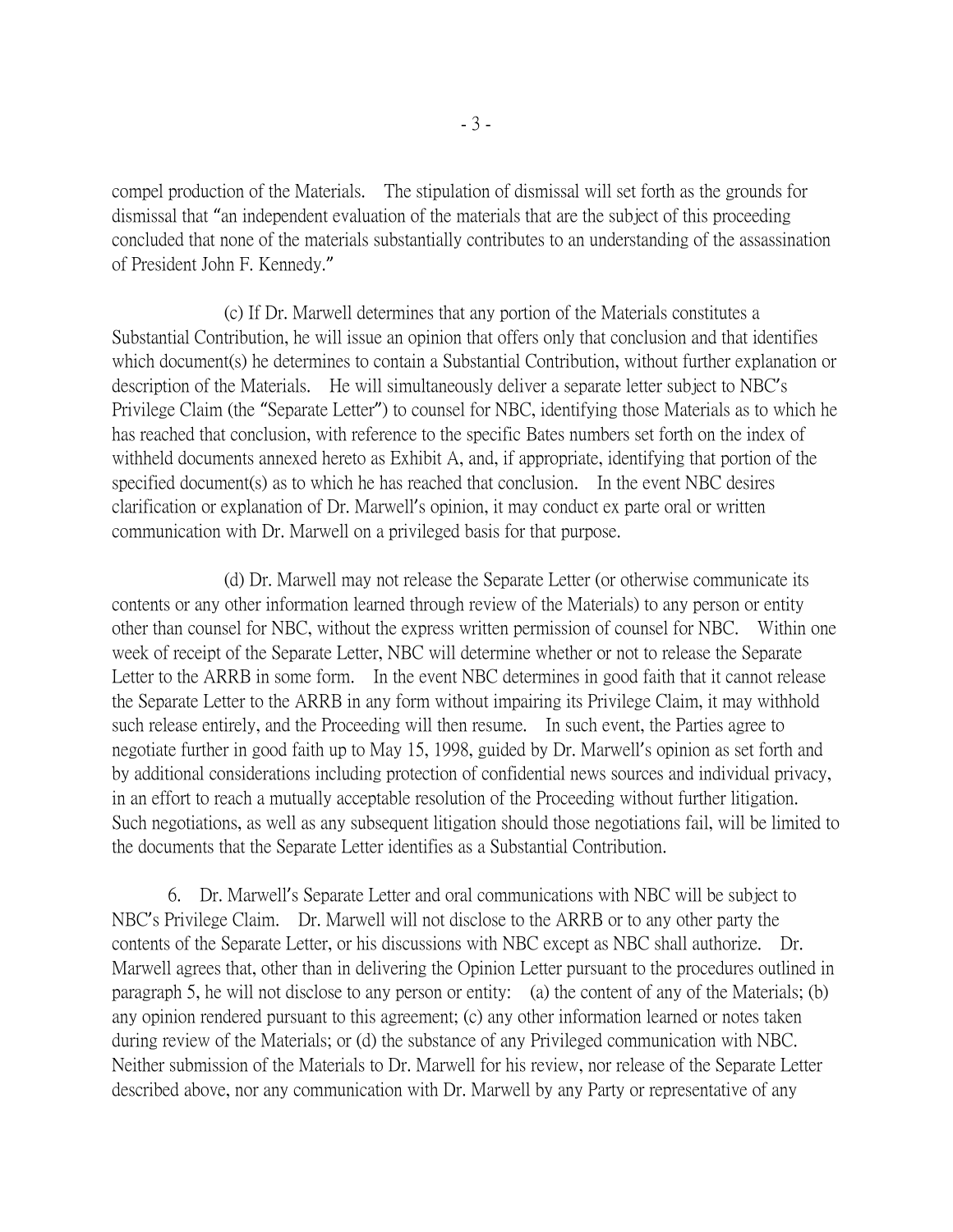Party, shall constitute a waiver of any Party's attorney-client privilege, attorney work-product privilege, journalist's privilege, or other privilege recognized by law. No Party, nor any representative, agency, employee or member of any Party, will at any time seek to pierce those privileges based on any communication with Dr. Marwell, or otherwise invade or attempt to invade the Privilege Claim attaching to Dr. Marwell's engagement by any means, formal or informal. Neither this agreement nor any communication related thereto shall be filed with the Court except as may be necessary to enforce its terms. The Parties and Dr. Marwell agree and intend that all of the Privilege Claim restrictions and non-waiver provisions specified herein will continue in perpetuity and will survive the conclusion or termination of Dr. Marwell's engagement and this litigation.

7. Pending the review, opinion-drafting and negotiations, if any, conducted pursuant to paragraphs 1-4, the Parties will suspend further discovery proceedings and motion practice. The Parties will jointly seek to make all best efforts to complete the above procedures before the status conference currently scheduled for May 15, 1998, at 9:30. If, however, despite such efforts the Parties are unable to accomplish dismissal or reach a settlement by that date, they may jointly seek a brief further adjournment for those purposes. In the event no settlement can be reached by the further adjourned date, the Parties agree to use best efforts to complete all remaining discovery within 30 days of that adjourned date, subject to a jointly filed application seeking the Court's approval of an extended discovery period.

8. NBC and ARRB will be jointly responsible for compensation of Dr. Marwell on such terms as they and he agree upon, and for reimbursement of any expenses he may incur. It is understood and agreed that Dr. Marwell is undertaking the tasks specified herein as a service to the ARRB and NBC and not for any personal gain and that he is providing such services in his private capacity and not pursuant to any official duties associated with his present employment.

9. This agreement is entered into for settlement purposes only and without prejudice to any and all claims and defenses asserted or to be asserted by any of the parties; however, the privilege log created pursuant to Paragraph 4 above shall not be privileged and may be used by either party in the event of litigation. No statement, opinion, action or inaction by any of the parties or by Dr. Marwell in the course of any of the procedures or negotiations described above may be offered or admitted in evidence or otherwise used by any other party for any litigation purpose. None of the Parties will offer or seek to obtain any further testimony by Dr. Marwell, either by affidavit or live testimony, nor will Dr. Marwell otherwise undertake any further role in this Proceeding, after he has undertaken his review under this agreement. In the event that Dr. Marwell is served with a subpoena by any person, entity, or court seeking testimony, documents or information related to the Materials or to his services under this agreement, he will provide written notice (via facsimile and mail) to counsel for NBC and the ARRB within 24 hours of such service, and, in the event of an objection to the subpoena by any